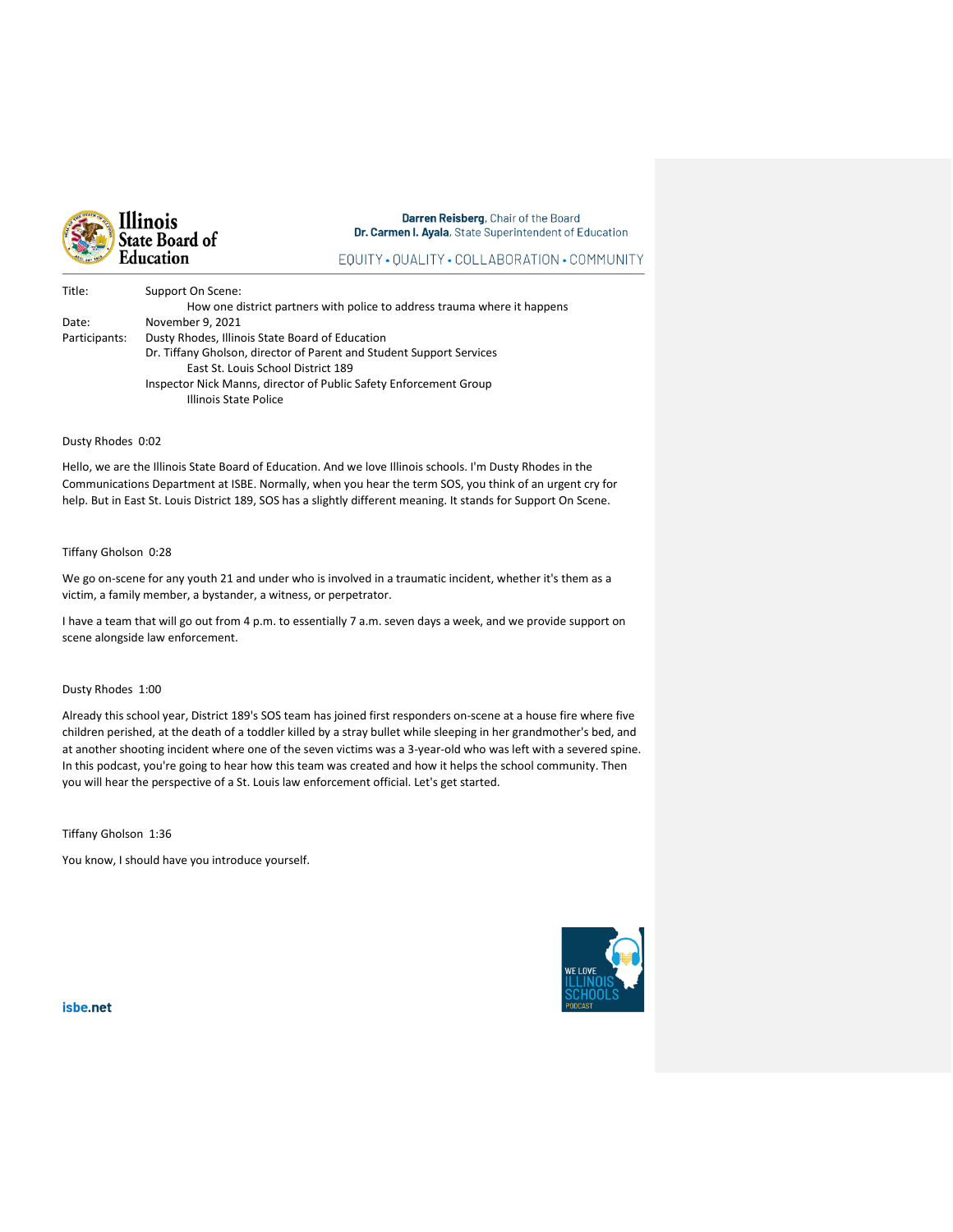Okay, hello, my name is Tiffany Gholson and I am the director of Parent and Student Support Services in East St. Louis School District 189, as well as the director of the Wraparound Wellness Center,

#### Dusty Rhodes 1:53

Describe for me the Wraparound Wellness Center. What is that?

#### Tiffany Gholson 1:56

So the Wraparound Wellness Center is a umbrella term for really relentless outreach and engagement, support, counseling, referrals. It's a one-stop shop for youth and families within the East St. Louis School District footprint. So we have several components to providing the support and the support is what we provide in the evening, so 4 p.m. on. We don't necessarily have a building that stays open, but we do have on-call staff that can provide support in certain areas. The Wraparound Wellness Center also spends time at the St. Clair County Juvenile Detention Center to do some violence interruption work.

In the broader sense, we provide social work services to youth that are detained. We provide support to their families, so that they can be in a better place when their youth is released from the detention center. We give counseling services, referral services. We try to teach skills such as de-escalation techniques, while in there. Plus, explain restorative practices, how to repair relationships, and then actually goal-setting. We also do intense family counseling once a family is released from detention, released from the hospital, or just kind of recovering from a traumatic event. So we have counseling referrals; we help with paperwork for VOCA (Victims of Crime Act), for the Victim Compensation Program; funeral services; housing relocation; and things like that. It's kind of a whatever-it-takes program to help people get through the trauma that they've experienced. Wraparound is culturally responsive. It's strength-based, one of the things we really try to push is that we have more family and natural supports at the table than agencies, because we know at some point we won't be working with a family. And so we really teach them how to advocate and seek out services and know about services themselves. And so the motto with wraparound is to do for, do with, watch do, cheer on. And so that's really how we support our families and they kind of never really exit out of the program. We just make sure we're there to support them with what they need.

### Dusty Rhodes 4:21

It sounds like don't give a man a fish, teach him how to fish.

### Tiffany Gholson 4:26

Exactly. Oh, and one other part: We also partner with Cardinal Glennon Children's Hospital. It's across the river in St. Louis. But in our East St. Louis area, we do not have any trauma services. So 100% of our youth that have that need to go to the emergency room for especially a trauma, a bigger one, will be taken over to St. Louis. And so now we also have a partnership with them. So we're able to serve our East St. Louis youth while they are in the hospital or supporting their families, dealing with a traumatic event, trying to reduce retaliation talk or revenge talk, also dealing with the trauma of being a gunshot victim, or stabbing, or some other assault, and just trying to support the family in what's next. What do we need to do next to make sure we're okay.

Dusty Rhodes:

**Commented [WT1]:** It looks like this stands for Victims of Crime Act. Maybe say '… for the Victims of Crime Act for the Victim Compensation Program; …'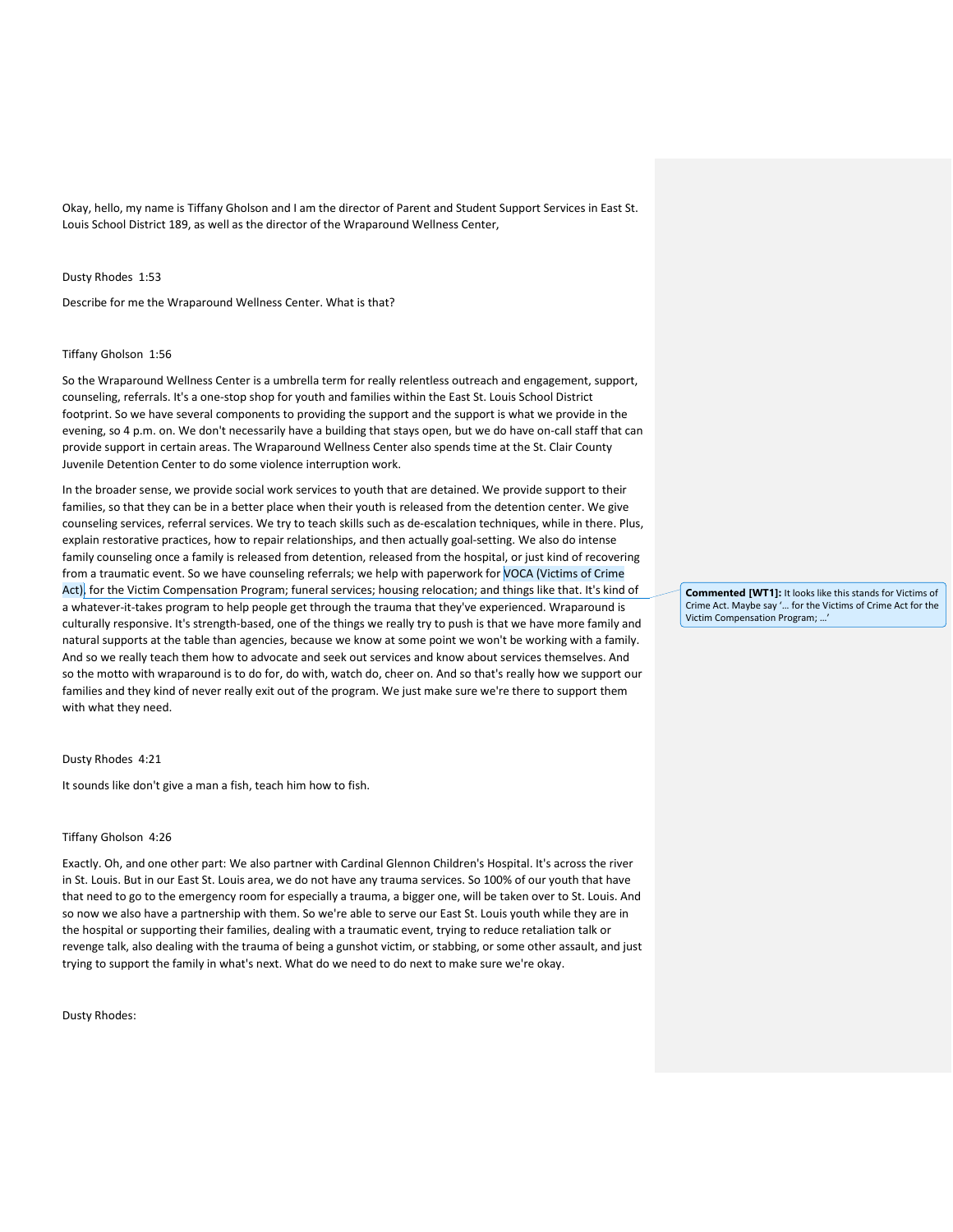Okay, how new is the Wraparound Wellness Center?

## Tiffany Gholson:

So the Wraparound Wellness Center was birthed during COVID. So we had a lot of trials and tribulations in the beginning. This was a state appropriation. So legislators, most specifically Rep. LaToya Greenwood, pushed for her community to receive Trauma Recovery Services. And so this was a \$700,000 grant, and I was allowed to figure out where exactly I wanted the funds to go to better support trauma recovery work in our school district and community. Doing that, I decided that because I activate the district's crisis team during the day, we've lost too many youth in a short amount of time since I've been here. And actually, in 2019-20, we lost four middle schoolers back to back.

But I was realizing, as I looked at my data, that most of the time, when we had traumatic incidents or crises happen, surrounding youth, it happened in the community, on the weekends, in the evenings -- not during the school day, where I had my plethora of social workers and counselors on hand and trained to be ready. So I used the funds in several different ways. But one of the ways directly related to that was to create this SOS team, or Support On Scene. And so now I have a team that will go out from 4 p.m. to essentially 7 a.m., seven days a week, and we go on scene for any youth 21 and under who is involved in a traumatic incident, whether it's them as a victim, a family member, a bystander, a witness, or perpetrator. We provide support on-scene alongside law enforcement. So we assist them. And in some other models that you might have seen across the country, with helping with folks with mental illness, we're assisting them with families that don't understand the processes that they're doing as they complete an investigation. So we are there on the scene to provide that support to anyone that is witnessing those kinds of issues.

# Dusty Rhodes:

All right, I want to go back for a minute to when you talked about the inspiration for this program, and you mentioned that you lost four middle school students. And when you say lost, do you mean...

Tiffany Gholson:

They were all gunshot victims.

Dusty Rhodes 8:01

Middle school?

## Tiffany Gholson 8:02

Yes. One tragically, after his eighth-grade dance, was at a house party or graduation party, and he was just caught in the crossfire. He was a superstar football player. He got a lot of national attention for his case. The other three, I know we kind of struggled with issues before. And so that goes back into why we wanted to kind of give a different lens to youth that are detained. So we don't want past perpetrators to become victims. And we don't want victims to then become perpetrators, right? And have the cycle of violence continue in our community. And so we try to interrupt, support our youth that might be struggling or involved in activities they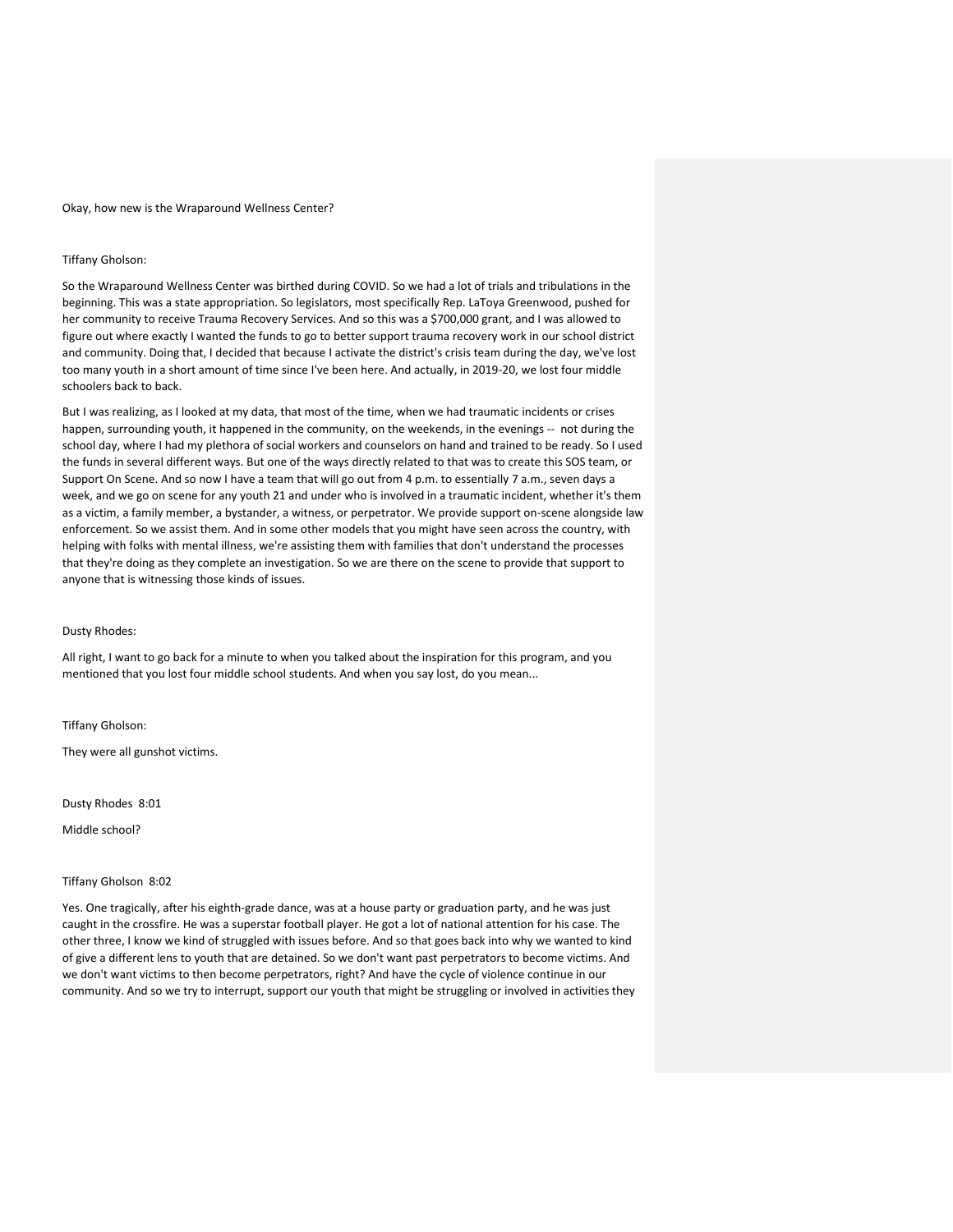shouldn't be, and try to divert them to more positive activities. So, yes, three out of the four, I would have loved to have had this program to maybe support them before their demise.

#### Dusty Rhodes:

Every time you describe your program and SOS, you list the people that you extend the services to, and you always include the perpetrators. Some people may not understand why that's so crucial. So can you explain what services you give to perpetrators and what that looks like and why it's so important?

# Tiffany Gholson:

Well, it's kind of what I've talked about before, being able to be within the detention center. With the detention center as well as our alternative school, we have students that might have high discipline referrals or suspension rates, they may have had police contact. What we want to do is try to intervene and provide different avenues, so that maybe they can be more successful in the community, prevent violence or criminal activity, and try to better wraparound the entire family to support them so that that can happen. And so all of our work and wraparound work is very individualized. So seeing whether students need, or these youth need, conflict resolution skills, or if they had experienced their own traumas and are lashing out. So they need counseling, or being able to talk through issues they have, how to better support their families, and providing structure or allowing them to have enrichment activities.

So, you know, we just don't want youth to think that mistakes they made will... in some ways, it may stay with them for life, but there are ways that they can adjust and recalibrate their lives and kind of go down a different path. So I'll just say the social work and counseling that we've provided in the detention center already, when youth have time to really reflect, they might see their actions that they've done differently. And then if you give them the tools to then behave differently, they may take you up on it. And all of that helps to have a more peaceful community.

#### Dusty Rhodes 11:21

I noticed in your annual report, it looked like you had responded on-scene to eight incidents. But your team also went to social media and responded that way. And I think that's pretty crucial. How did you do that?

# Tiffany Gholson 11:41

Well, let me preface this by saying the Illinois State Police have a new unit in East St. Louis called the PSEG (Public Safety Enforcement Group) unit, and they handle violent crime. And they investigate violent crimes in the community. I think they started roughly around when I started the Wraparound project. And so we partnered really early together. And so they called us out on-scene. That's how usually we would go out on scene unless local police called us out. And so that partnership is great. Sometimes they might not call us out, they might have forgotten, they might not have thought it was in our realm of possibility yet, because we were both kind of learning as we go, together. And so my street team, they were also from the community. And so sometimes they will hear things, or see things on social media before I even got a police call. And so we will actively go on-scene to assist.

For instance, we had a woman who drove into the lake. It was on Facebook Live. One of my team members saw that and alerted me. I sent a team out there. We were under the impression for a couple of hours that her

**Commented [WT2]:** Used the google and couldn't find the remotest hint of what this might be. Is it maybe an acronym or something?

**Commented [RD3R2]:** I got it.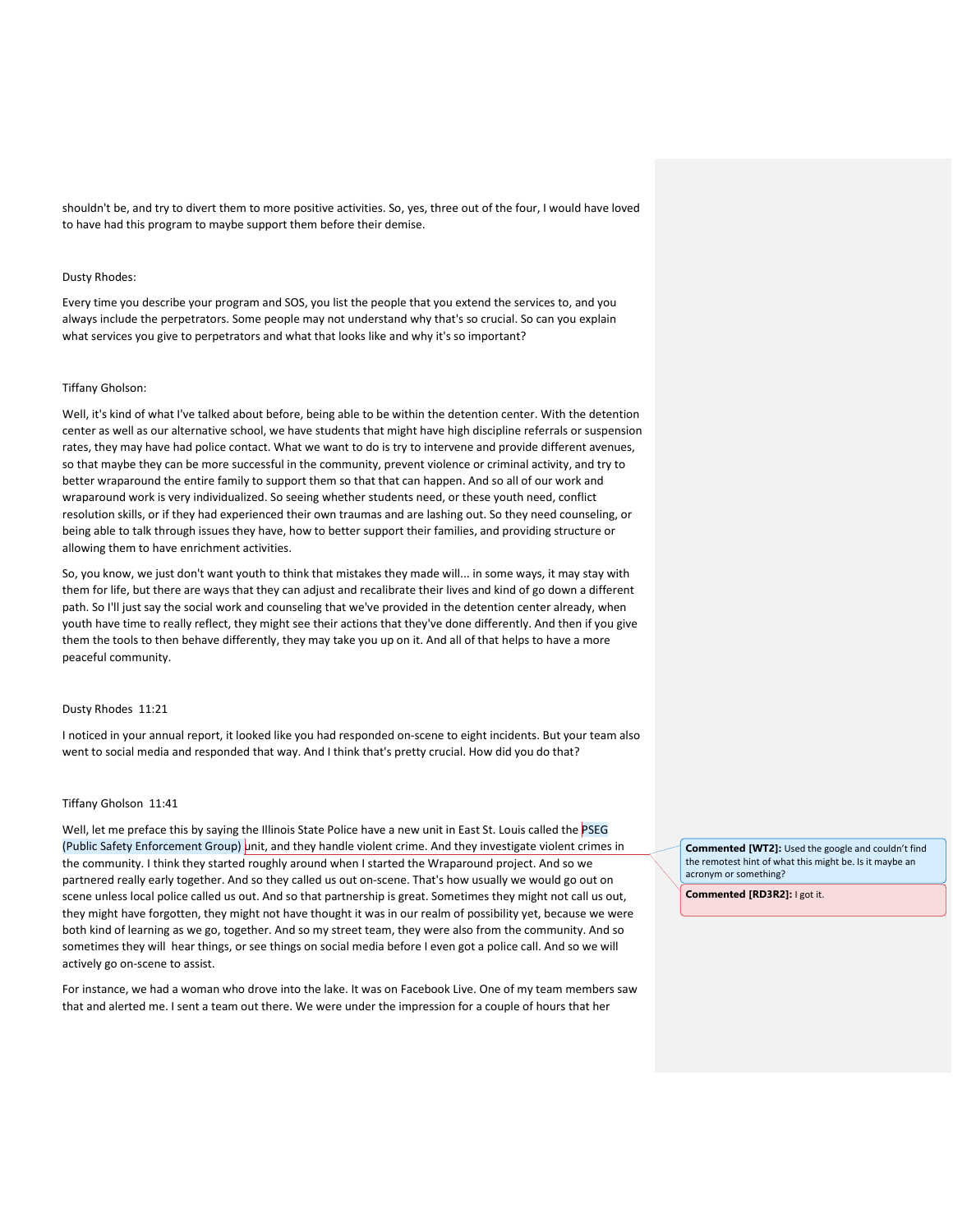children were in the car with her, but found out that there were no children in the car, thankfully. She did pass away. But my team was still able to provide support to her family members, her mother, uncle, and some others who were on the scene. And so those are kind of the situations where we will go on call.

I have to also say that the beauty of our program, I think, is that it is taking place within the school district and as part of the school district. Because what happens is, if you have a traumatic event, I meet you at the hospital, my team supports you on scene. We might pray with you, we might hold your hand, we might entertain a 1 year-old while the adults are breaking down. And then we say we have resources for you. And you say yes, I am going to call to get counseling and grief services after the funeral. And things kind of get back to normal, trying to figure things out, and you might put that, you know, lower on your list of things to do, to get counseling, right? It's a lot of effort to do that.

The beauty of this being part of the school district is: That kid that might have been in the house, the 7-year-old that lost her mother, she goes to our school district. So the very next day, we don't need to have transportation, we don't need an intake form, we don't need them to schedule time to do it. The 7-year-old is in our building and we literally could pull her out of PE to check in with her, to talk to the school about being aware that she just lost her mother and how can we better support her, giving her break times, etc. So she's not missing entire days of school because she's having a rough time. She has immediate people that she already knows -- the school social workers. She already knows them and so she already has someone to talk with. You don't have to then build rapport and then you're removing a lot of those barriers of transportation time, insurance, etc. And so that has been a phenomenal piece of what we're doing here.

Dusty Rhodes 15:04

It's kind of brilliant, actually.

### Tiffany Gholson 15:09

To be honest, it really is. I will say too, I know you asked about our demographics here: We have a high homeless rate, we have a high violence rate, we're in a food desert. Our school district, our kids, are "school dependent," which means that we provide breakfast, we provide lunch, we provide transportation to 100% of our students that need it, not just students that live 1.5 miles or further from their school. We provide uniforms, if necessary. I oversee two of our school-based health clinics. So families and students can get immunizations on site. I supervise the nurses who are administering Binax COVID testing. And we also have SHIELD testing. In the schools, we have eye exams, dentists come in, and other services all within the school building.

What we need to make sure we do -- which is what I do within our family and community engagement center, which I also run -- is making sure the parents still stay connected. So we want to eliminate some of those barriers and make sure that our youth, our students -- this next generation -- are in this really good place learning social skills and core social competencies and having eyeglasses and being ready to learn.

But we also want to make sure the parents get it as well. And so the other piece of our center and the work we do is making sure the parents are learning the same things that we're teaching kids, understanding that they have more conflicts with work, responsibilities, etc. So as much as we can, we give this to the families as well. But we definitely give it to the youth.

Dusty Rhodes: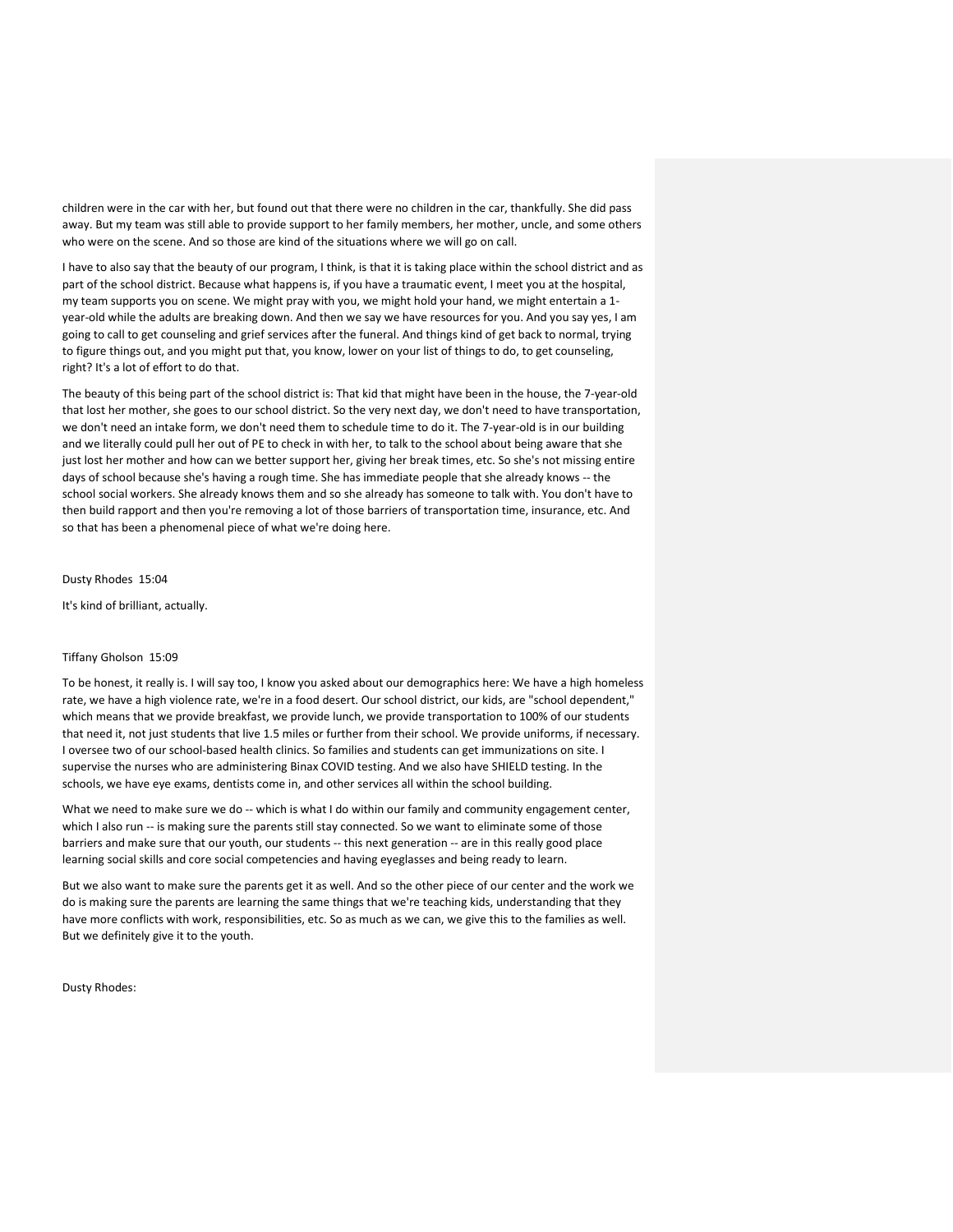I mean, it sounds to me, like what you're describing boils down to -- in the classroom, teachers already know kind of what's going on with a kid, they already know to keep a special eye on this kid because this kid may be having a rough day. And that way, whatever behavior comes out of that child is not misinterpreted as being a bad kid; it's interpreted as a child in pain.

# Tiffany Gholson:

Correct. So, yes, so part of my work as the director of Parent and Student Support Services is pushing and in teaching and training on being trauma-informed schools. And so we want all schools to be safe havens for our youth. Again, we talked about the violence in the community, and Inspector Nick Manns may talk more about the statistics, but it is a violent community. It can be a violent community, even for our youth. And so we want, no matter what is going on anywhere else, we want school to be a safe haven. We want to look at behaviors as a "What happened to you?" Why is this happening? And how can we better support you? We use PBIS learning, and what PBIS is is Positive Behavioral Interventions and Support. And kind of one of the mantras they say is we teach a child math, we teach a child how to drive a car, but we usually punish the child for behavior. And so what we try to do is teach them different behaviors, teach them self-awareness, self-management, selfregulation, social awareness, relationship skills, how to deal with trauma, positive coping strategies instead of negative ones, like risky driving, risky sex, violence, things like that. And so we're trying to kind of loop all of this together.

#### Dusty Rhodes 18:59

A lot of educators know the term ACES and they think of adverse childhood experiences. I, myself, had not heard ACES used for adverse community environment. Describe briefly what that is, and how it impacts a child when they have both kinds of ACES.

### Tiffany Gholson 19:23

Yes, so I'm not sure where adverse community experiences came into play either, but it is absolutely fitting to describe what is going on in East St. Louis schools and our community. ACES, the study in and of itself, is actually very limited. I mean, it asks a lot of what happens within your childhood home. It was a study asked to adults. So as we've translated it to youth, probably not best practice, but that that's another discussion on the other day. It misses a lot. It misses natural disasters that they see, the things they see on social media and on TV.

But an adverse community experience includes concentrated poverty, which we have; disproportionate toxic exposures, so we've done better with lead and asbestos. But in a lot of places, you still have really old buildings, poor transportation systems, and violent routes where kids have to walk to and from school, which is why the state deems that our whole area is a dangerous route, which is why our district is allowed to provide transportation for all of our youth. An adverse community experience would involve being a food desert, and not having many options that we're working on community gardens and things like that. But right now, you might go to more places that take SNAP benefits, but they appear to be more selling liquor and tobacco than actual fresh fruits and vegetables. Not a lot of employment opportunities here. And so our parents are to be less involved in school activities because they may have to go across the river to St. Louis or other neighboring towns for employment, things like that. So our school district, we're still under state control, we're still working to improve our academics and having more students to meet and exceed standards in the academic realm. But we also know that if our kids are focused on survival, they're not focused on education. And so that's kind of one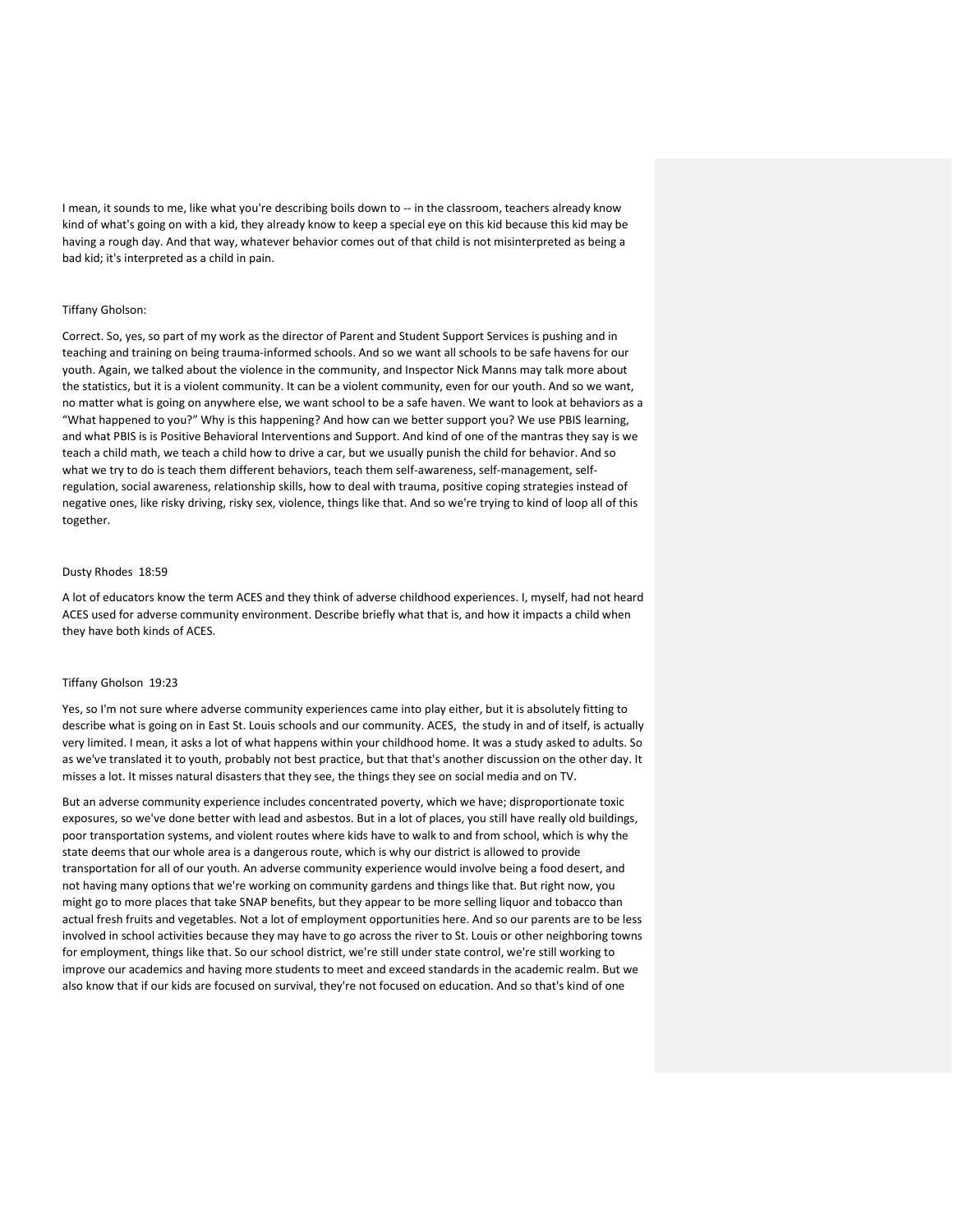thing that we push here. And then lack of resources: We have some resources, but we also have to sometimes go to neighboring places to get the support we need for our youth and families.

#### Dusty Rhodes 21:51

Okay, talk about Peace Warriors. You train students, the Peace Warriors. How are they selected? How do you train them? And they carry grief kits? What are those?

#### Tiffany Gholson 22:03

So first of all, there's a nonprofit here called Join Hands. And (Executive Director Sheila Burton) learned about Dr. King's nonviolent principles and this national program, and brought it to St. Louis. We have since put our own students in thi[s program,](https://www.stltoday.com/pr/lifestyles/join-hands-peace-warriors-advocate-kingian-nonviolence-to-deliver-change/article_8e20158c-3ae3-11ea-8c47-5cb9017b8d9f.html) and they get trained. We visited North Lawndale Prep in Chicago, because they have an awesome Peace Warrior program, and everyone kind of does it differently. Our Peace Warriors have been chosen because they have experienced trauma themselves within our community. And they want to have a more peaceful school setting in a more peaceful community. And so they learned Dr. King's nonviolent principles. And then they learn how to tell their stories and what they experienced, how they positively coped with the loss of a loved one. And we have a great video that I can send to you, where some of them tell their stories. And then what will happen is during the school day, if they know of a peer who lost a sibling or parent or another close family member, they would reach out to them and just drop off a grief kit. The grief kit might include tissue, a note from the Peace Warrior, resources, numbers they can call if, say, they're suicidal or just depressed, a squeeze ball, a fidget spinner, candy, things like that. Just to tell them we're thinking about you, I've been where you are, feel free to join us or to reach out because we've been here too.

## Dusty Rhodes 23:37

And that's also kind of genius, because kids of a certain age don't want to listen to adults about anything.

## Tiffany Gholson 23:43

Correct. Oh, and they also will participate in community events and you know, peace events, you know, attend a memorial supporting youth. At some point, you know, we would have them -- not on the crime scenes, but maybe at a vigil wearing their outfits. So people see who they are and knowing like we're here to promote peace, support peace, and help you to, like, find peace. But yes, sometimes when we've lost students, and we might have a grief room set up the next day, you often see the youth consoling each other before they, you know, want to break off and talk to an adult. But yes, we think this will really help them and then help them know that they're not alone in their story and what they've experienced and then how they can do it differently.

#### Dusty Rhodes 24:33

So why is your project funded for only one year? I know that you got a legislative grant. And can the federal ESSER funds not be applied to this?

Tiffany Gholson 24:47

### **Commented [WT4]:** Can we say who this is?

**Commented [RD5R4]:** I have emailed Dr. Gholson to ask

**Commented [RD6R4]:** check me here, i forget style about titles

**Commented [WT7R4]:** I would just reverse it and say Executive Director Sheila Burton. Also, I would be all in on capitalizing Peace Warrior(s).

**Commented [RD8R4]:** ok please proceed with those changes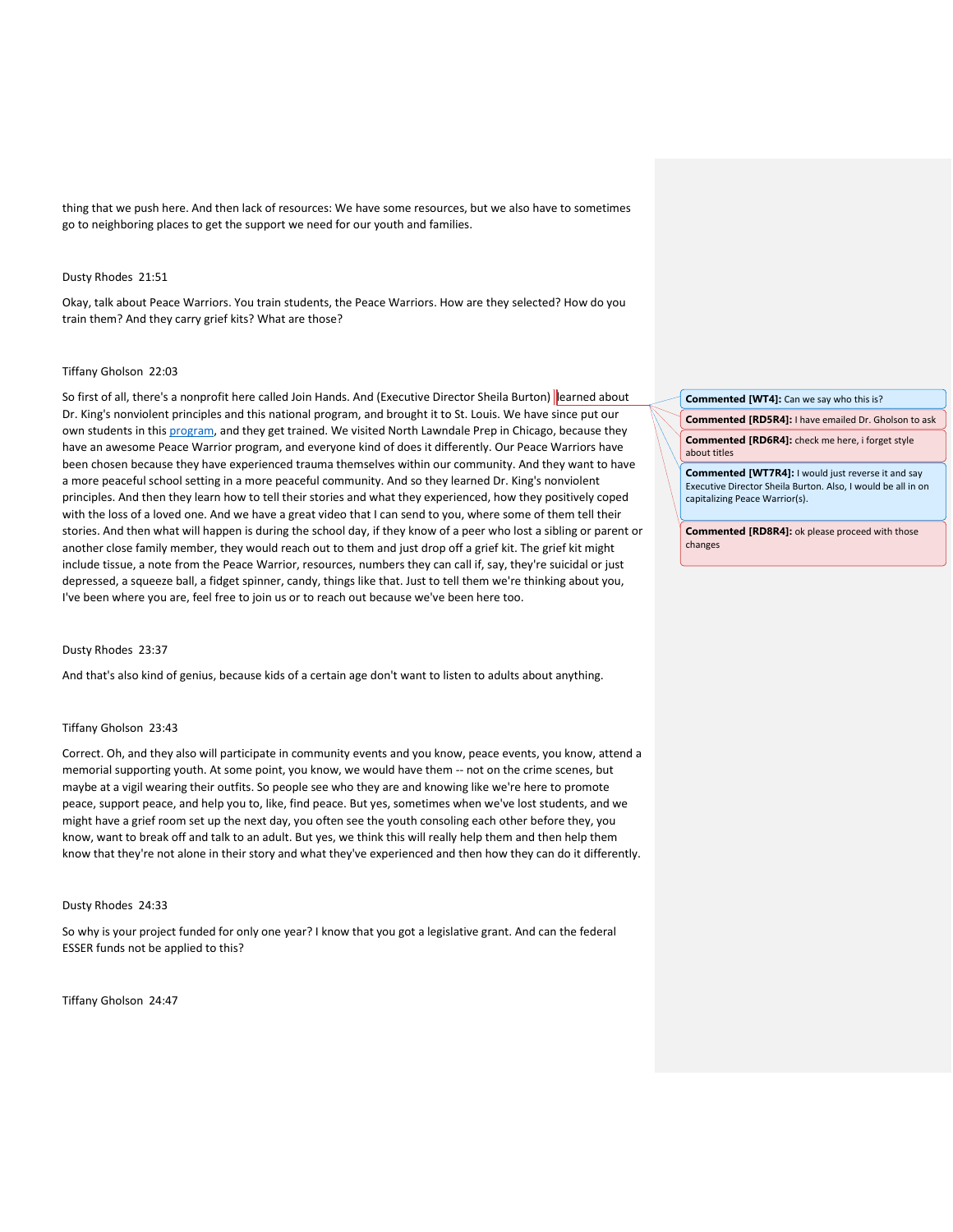So... we don't need to worry about any of that. We did get re-funded. We were rewritten into the state budget. And I had about \$750,000 the first year even though with COVID, and just figuring this out, I only had about six months of actual programming implementation, I have now gotten a re-fund for \$1.4 million.

# Dusty Rhodes 25:11

Well, congratulations. So finally, now that we've talked about a lot of bad things, what do you wish people knew about your school district and your students and their community?

# Tiffany Gholson 25:25

Well, obviously, I'm an outsider. But I will be a helper wherever I go. And I have grown to love this community. As a social worker, anything that you wanted to do or work on, is here. And so so so many ways to give and to give back and to support. So I love the work that I'm doing here. This is the City of Champions. So beyond our athletic programs, including our Special Olympics athletes, we're a small community, but rich on history. So there's, there's some amazing students here, adults who are pouring into those students and youth, with their hearts and souls. There are former alumni and residents that talk about the good old days. And my hope is that we reduce the negatives, reduce the violence, put more positives in the community, heal the traumas, and then, like, remain hopeful that it can be all that everyone talks about, that I can see and I hear about that we can be that and more again.

# Dusty Rhodes 26:37

All right. Thank you for all you do, and thanks for taking time to talk to me.

Tiffany Gholson 26:42

You're welcome. You're welcome.

# Dusty Rhodes 26:48

What makes Dr. Gholson's program even more effective is the mutual cooperation between SOS and police. I spoke with Nick Manns, Illinois State Police inspector in charge of the Public Safety Enforcement Group. He says SOS is saving lives.

How long have you been in law enforcement?

Nick Manns 27:09

Over 30 years.

Dusty Rhodes 27:11

I don't know whether to say congratulations or bless your heart?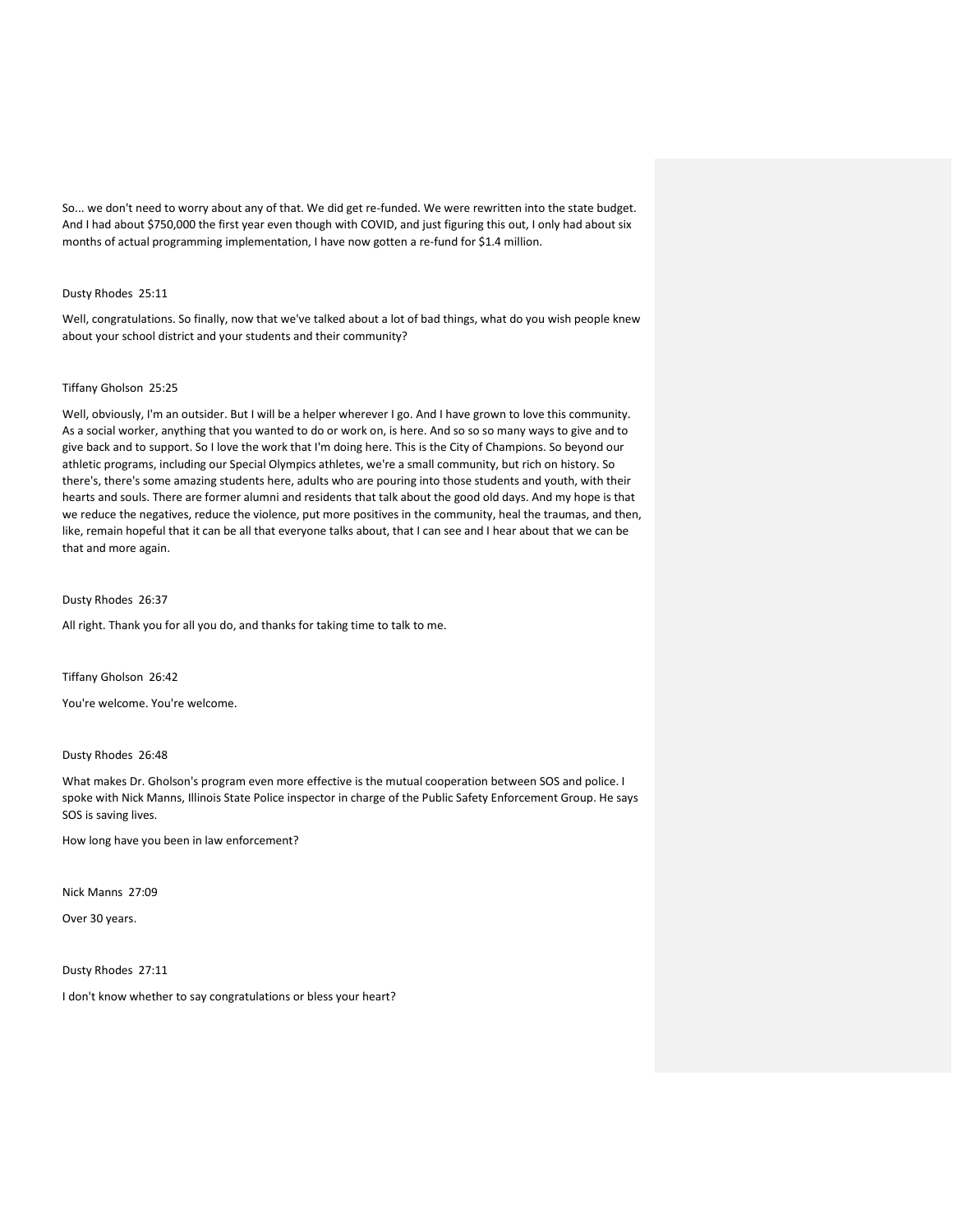Nick Manns 27:14

Or "What's wrong with you?"

Dusty Rhodes 27:23

Has all that time been with Illinois State Police?

### Nick Manns 27:26

No. No, I started in the United States Marshals Service. I was a deputy U.S. Marshal for five years. And then I went to the FBI, and I retired from the FBI after 26 years as a federal agent. And then when I retired from there, I became a detective at my home county, Jersey County, Illinois, and I was there for three years. And then I came to the State Police about a year and a half ago to start and run this unit in East St. Louis that we call the Public Safety Enforcement Group, which investigates all violent crime in the city of East St. Louis with East St. Louis city detectives.

## Dusty Rhodes 28:06

Okay, so considering your 30 years of wearing a badge, did you have any initial skepticism about having civilians respond to incidents with you?

#### Nick Manns 28:19

I'll tell you the story, because I think it's, it kind of shows we got lucky in this case. So I have a friend who's retired East St. Louis police officer, and he was helping this SOS team, so to get off the ground, and he asked me if I would come to one of their trainings to talk about what we do when we get onto a crime scene. And I sat down with Dr. Gholson and this team, and this was like one of their training elements one night after work. And as I started to listen to what they did, I'm like, wow, like, that's the real deal. Like, that's something that would help us immensely. It's something in my 30 years that's been missing, something I would be looking for. So I personally, because I've had 30 years on and I've worked violent crime almost that entire time, I didn't have any skepticism about it. When I heard the concept, I'm like, this is an answer for us. This is a way to help, particularly the children that are witnessing this.

### Dusty Rhodes 29:16

What was it about it that you said this is the real deal? What was it that caught your ear?

#### Nick Manns 29:21

Well, first, the people. So the leader of this group is Dr. Tiffany Gholson. I mean, she is a mover and a shaker, right? And in our profession, when you see people that just get the job done, you know those people right away. Second, she had brought to the table some, you know, highly trained and motivated social workers. And in conjunction with the social workers, she had community members who had faced trauma themselves that were

**Commented [RD9]:** [@WOLF THEODORE](mailto:twolf@isbe.net) overriding your edit bc this is how badgers talk. they're "on" the dept, not "in"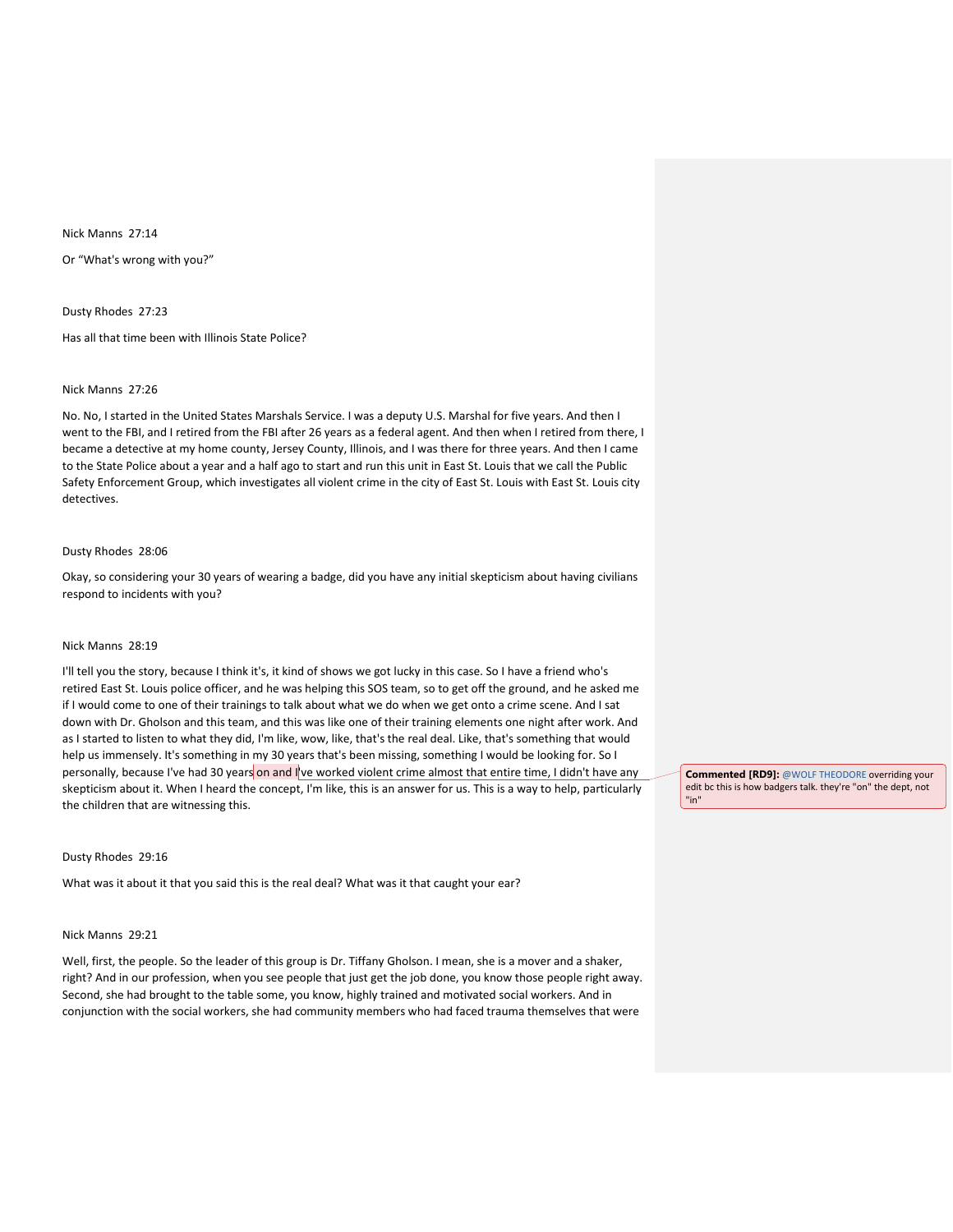acting sort of as a group that will go out and actually talk and say, "Hey, I know what you saw and what you're feeling because I went through it." And that combination, from a law enforcement perspective, to me, was the key to kind of breaking down this wall for young kids that witness some of this trauma, because a policeman, you're still, you know, you're only going to talk to the police about so much.

And so what I knew from years, is that I would go to a homicide investigator for instance, and I'm focused on solving that case. And, and oftentimes, when I get on the scene, I'd see kids standing around. And I knew that they had seen what occurred here, but policeman a lot of times shy away from young kids, particularly because it takes a forensic interviewer. And eventually, those kids kind of just melt away. And so over the course of my 30 years, I'm like, you know, no one ever talked to those kids and said, "What you saw was bad or wrong," or "Are you having problems? Are you having nightmares?" or the myriad of other things. But as a policeman, just wasn't really in my wheelhouse.

So when I sat in this training, I was like, wow, this is a group that can handle that, that can come right to the scene that can talk to the kids, that can deal with the kids, that can get their minds right. So that as they grow up from childhood into adulthood, they realize, you know, they have the help that they need.

And if you don't mind, I'll give you an example. When I, as a policeman, if I'm involved in a traumatic event, let's say I'm involved in a shooting or a bad accident, or I see something extraordinary, terrible, whatever. We typically have a debriefing after that, and we have resources that our department provides us to help us with dealing with that trauma so we don't develop PTSD and the myriad of other things you can develop from seeing trauma on a frequent basis. These kids had none of that, in this community. And this SOS team, they're designed solely to provide that, wow, that's … we need it. That's, that's a great partnership for us, the police, because we can plug them in, because we're going on every crime. And we can notify them and say, by the way, we just had a homicide. And they respond right to the scene, and they deal with the kids and the family.

# Dusty Rhodes 31:58

Okay. And now that you've seen it in action for a few months, what do you think?

# Nick Manns 32:05

It's incredible. And really, I'm a guy who's done it for 30 years. And the FBI had a similar type thing that we call victim specialists who would engage the family. But the victim specialists wouldn't always respond right to the scene with us. Now, this group, this SOS, they are on call. And if we need them at the scene, they'll come right there. And if we don't need them at the scene, then we'll refer the case to them the next morning, and they'll immediately go out and engage the families and engage those who witnessed the trauma and they provide them whatever they need. In a city like East St. Louis, something as simple as giving them a ride somewhere. Let's say their car was shot up during the shooting, and we have to take that car as evidence. And we have to keep it for X amount of time to process it. They'll help try to hook them up with transportation. Down to the more serious level, it's bringing kids in who are students of District 189 in this case, and knowing that they're probably going to have behavioral problems because they witnessed a murder last night. And by bringing those kids in and knowing and having teachers know what to expect, you know, I'm not an expert in this field, but to me, that's just common sense, providing that service. So, big fans.

Dusty Rhodes 33:27

And it's not just the victim's family; it can be a broader circle than that.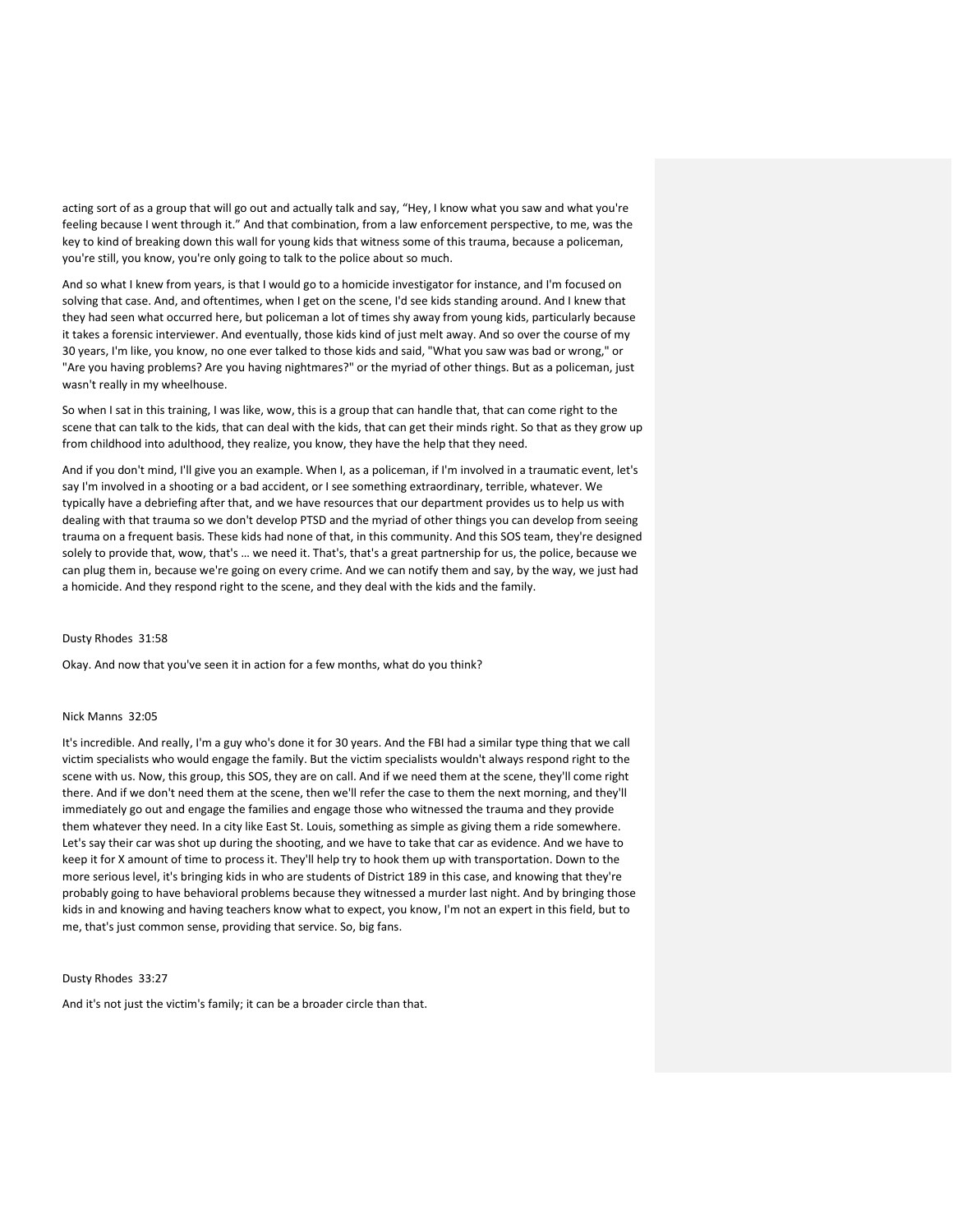# Nick Manns 33:32

Correct, it can be, you know, if we have suspects in the case, we see now in this day and age young 13-, 14-, 15 year-old kids carrying rifles, and you know, they're engaged in these ongoing disputes with other youngsters. Now, as a police officer, you can have a limited effect, obviously, if they shoot someone or what have you, we can deal with that and get them into criminal justice system. But sometimes it's just a back and forth between two small groups, and the SOS team can actually engage them and de-escalate some of those situations. And they have been doing that. And if they can't provide the service, they are finding someone who can. And so it's kind of a holistic approach to, to the youth of the city. You know, East St. Louis is a small city in comparison. But it's, you know, it's a violent city.

#### Dusty Rhodes 34:27

I know that they've even watched on social media, which can be tricky. If you don't know, like, everybody's got a nickname. And the platform du jour changes constantly. So if you've got people who can just monitor that, it's gotta help.

#### Nick Manns 34:49

It does. It helps us as law enforcement because in this case, Dr. Gholson and her group are embedded in the school district. And so they know a lot of these kids. You know, I can watch social media and I may or may not know individuals, but they can say, oh, that's that kid, right? There's, you know, a freshman at East St. Louis High School or what have you. And so they know a lot of the kids, especially the kids that are in need. And then we know, because we're working the crimes at night, what happens, a lot of the crimes that the school district wouldn't always hear about. So maybe it's a domestic where, you know, a mother in front of her children was beat severely. The school may or may not know about that, but this relationship they have with us, and our ability to hit their app, which is on our phones, and call them and advise them of this is allowing them to know and know that, hey, you might have a kid who's in a bad way today. And they're probably going to be in the classroom. So I think it's a mutually beneficial partnership.

## Dusty Rhodes 35:55

Okay, and so if, if another district with similar issues, wants to try the same type of program, and their local law enforcement agency calls you and says, really? Do I really want to do this? What do you say?

## Nick Manns 36:15

Yeah, yeah. So I say 100%. And, you know, I know, I know that at least the police culture, I've been at 30 years, right? And so there was a time, there was a day and age, where I think we were skeptical of the of the softer approach of the need for counselors and all that. But listen, if you're a police officer in 2021, we're past that, in my view. We know the value. And we know the value a lot of times from our own personal experience. Going back to the days before we had the resources, you know, and before we knew how to deal with trauma, and before we knew how to deal with the experiences that we experienced every day. And so I think most policemen in this day and age understand the value. And this unit is unique in that they're saying, hey, we'll come right out there right now.